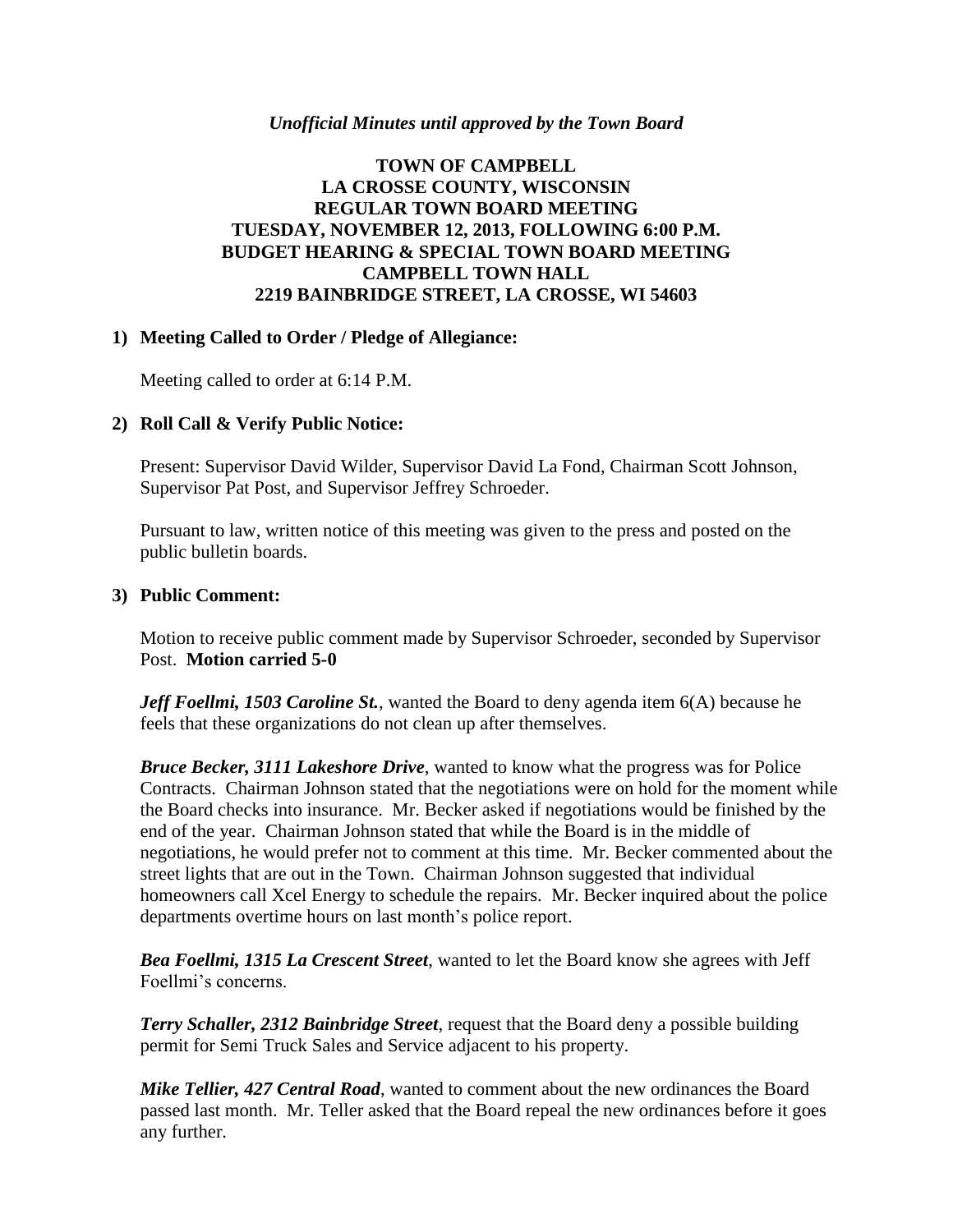*Don Lecheler, 1719 Caroline Street*, states that he also believes the new sign ordinances should be repealed.

A lengthy discussion ensued between the Town Board and members of the La Crosse Tea Party regarding the newly enacted sign ordinances.

Motion to close public comment made by Supervisor Post, seconded by Supervisor La Fond. **Motion carried 5-0**

## **Supervisor Schroeder excused himself at 6:53 P.M.**

- **4) Consent Agenda: (All items listed are considered routine and will be enacted with one motion. There will be no separate discussion of these items unless a Board member so requests, in which case the item will be removed from the Consent Agenda and be considered on the Regular Agenda).**
	- **A) Approval of Minutes:** Regular Town Board Meeting 10/08/2013

## **B) Plan Commission Meeting Recommendations: 11/05/2013**

**1)** Recommendation to pass Ordinance #1.12 adopting an amendment to the Town of Campbell Comprehensive Plan. **(Recommendation to Approve)**

## **C) Payment of Bills:**

Motion to approve the Consent Agenda made by Supervisor Post, seconded by Supervisor Wilder. **Motion carried 4-0**

### **5) Old Business:**

**A)** Discussion on La Crosse County Mitigation Project.

Clerk Chadwick Hawkins stated that a meeting with Dave Bonifas, Mississippi River Regional Planning Commission, and Keith Butler, La Crosse County, and himself will take place this week to discuss ideas to present to the Board for approval.

### **6) New Business:**

**A)** Approval of Coulee Council on Addictions 5k Run/Walk on August 2, 2014.

Motion to approve Coulee Council on Addictions 5k Run/Walk on August 2, 2014 made by Supervisor Post, seconded by Supervisor Wilder. **Motion carried 4-0**

**B)** Award of 2013 Audit Request for Proposal.

Clerk Hawkins stated that a "Request for Proposals" was published in the paper and had also contacted Engelson and Associates as well as Tostrud & Temp to submit proposals